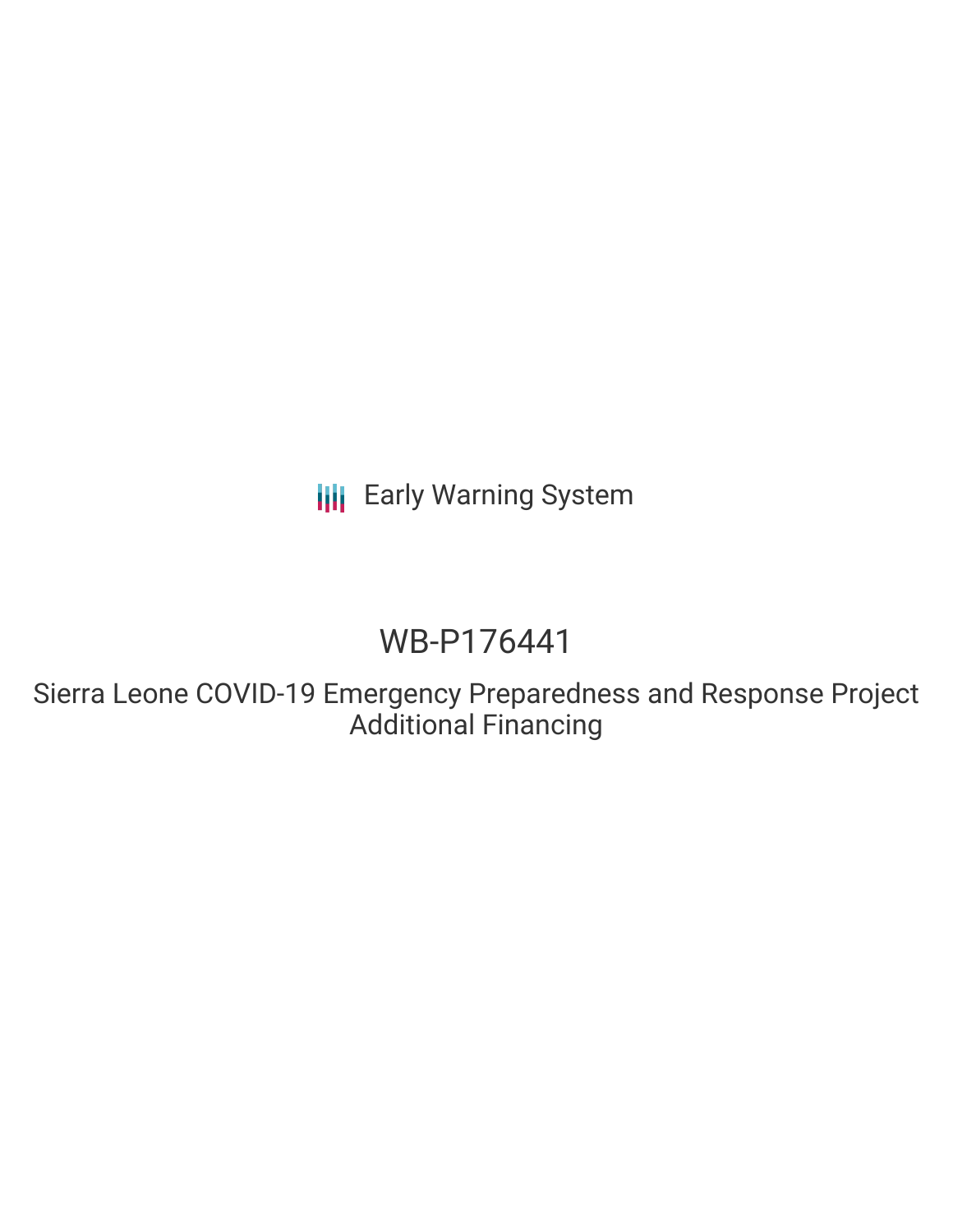

#### Early Warning System Sierra Leone COVID-19 Emergency Preparedness and Response Project Additional Financing WB-P176441

#### **Quick Facts**

| <b>Countries</b>               | Sierra Leone                |
|--------------------------------|-----------------------------|
| <b>Financial Institutions</b>  | World Bank (WB)             |
| <b>Status</b>                  | Proposed                    |
| <b>Bank Risk Rating</b>        | U                           |
| <b>Sectors</b>                 | <b>Education and Health</b> |
| <b>Investment Type(s)</b>      | Loan                        |
| <b>Investment Amount (USD)</b> | $$5.00$ million             |
| <b>Loan Amount (USD)</b>       | $$5.00$ million             |
| <b>Project Cost (USD)</b>      | $$8.50$ million             |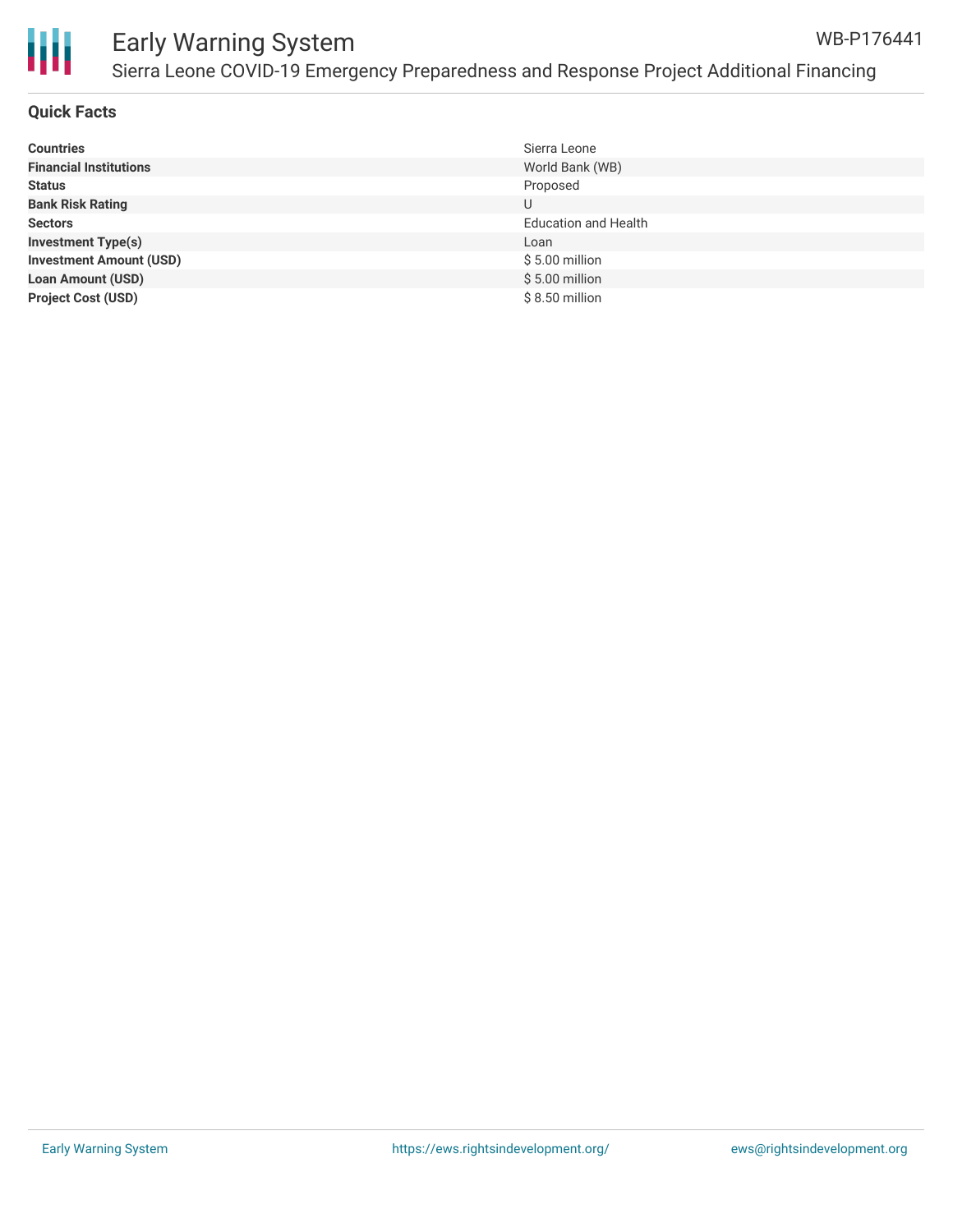

Ш

### **Project Description**

According to WB website, the project aims to prevent, detect and respond to the threat posed by COVID-19 and strengthen national systems for public health preparedness in Sierra Leone.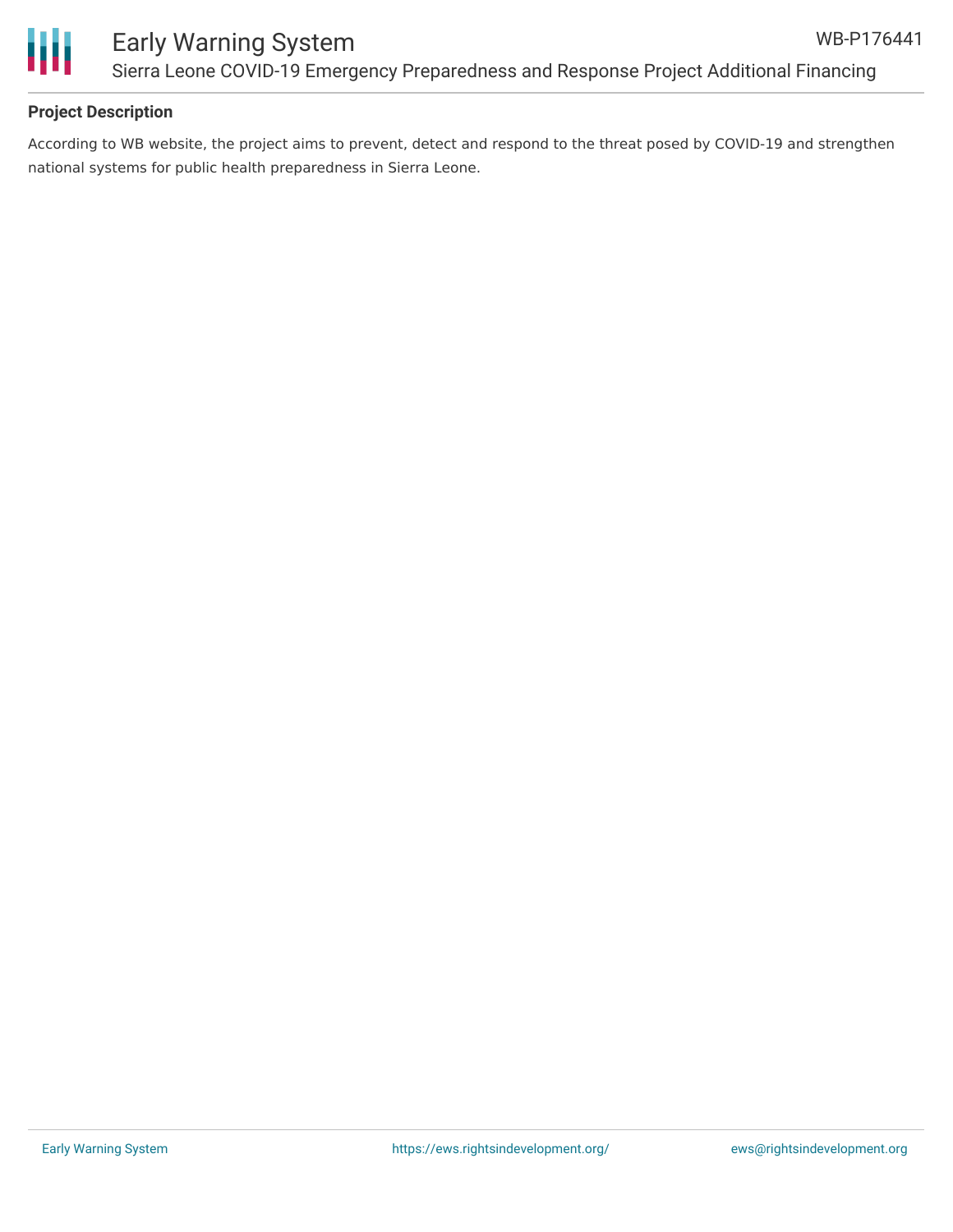

## Early Warning System

#### **Investment Description**

World Bank (WB)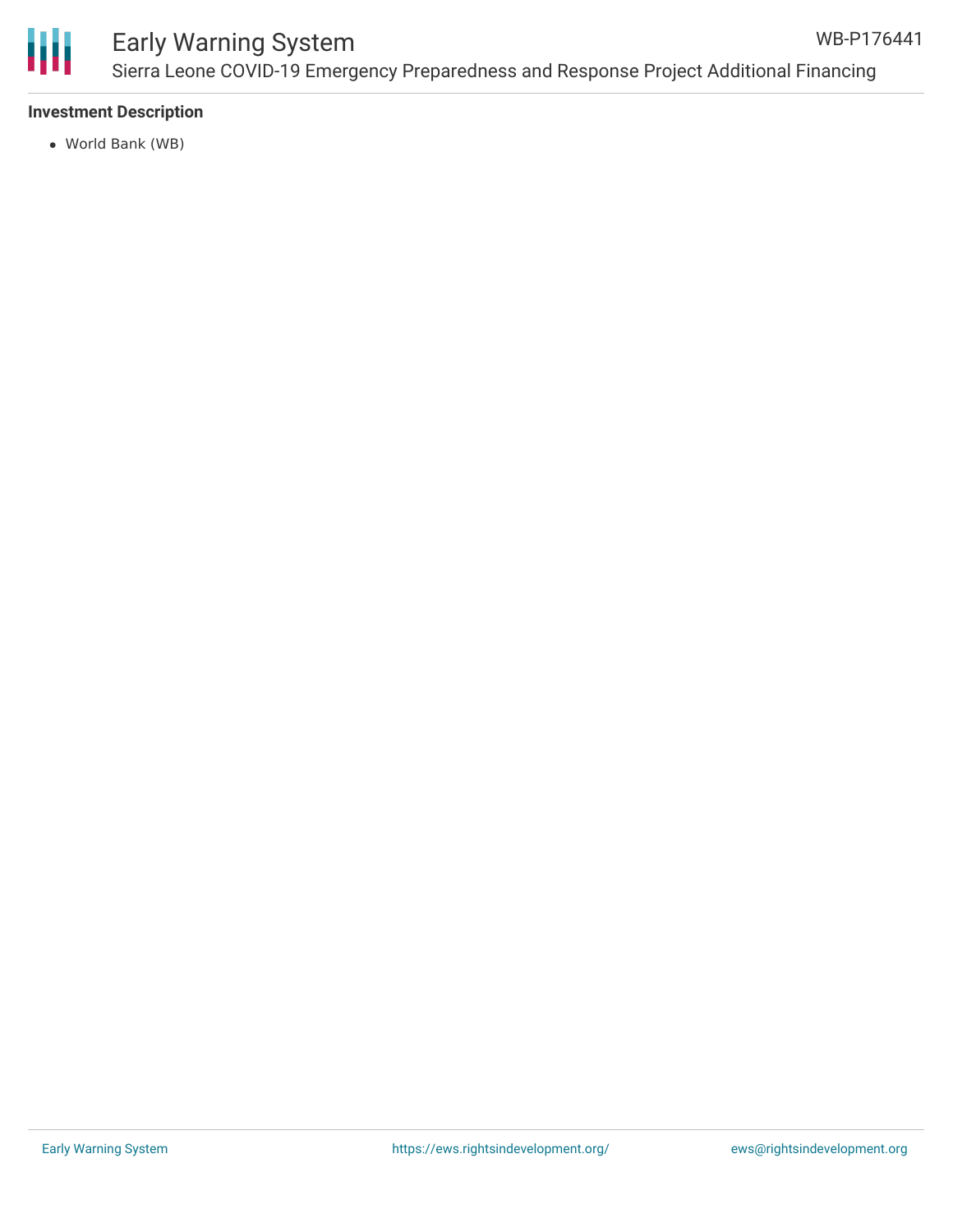

#### **Contact Information**

No contact information provided at the time of disclosure.

#### **ACCESS TO INFORMATION**

To submit an information request for project information, you will have to create an account to access the Access to Information request form. You can learn more about this process at: https://www.worldbank.org/en/access-toinformation/request-submission

#### **ACCOUNTABILITY MECHANISM OF THE WORLD BANK**

The World Bank Inspection Panel is the independent complaint mechanism and fact-finding body for people who believe they are likely to be, or have been, adversely affected by a World Bank-financed project. If you submit a complaint to the Inspection Panel, they may investigate to assess whether the World Bank is following its own policies and procedures for preventing harm to people or the environment. You can contact the Inspection Panel or submit a complaint by emailing ipanel@worldbank.org. Information on how to file a complaint and a complaint request form are available at: https://www.inspectionpanel.org/how-tofile-complaint